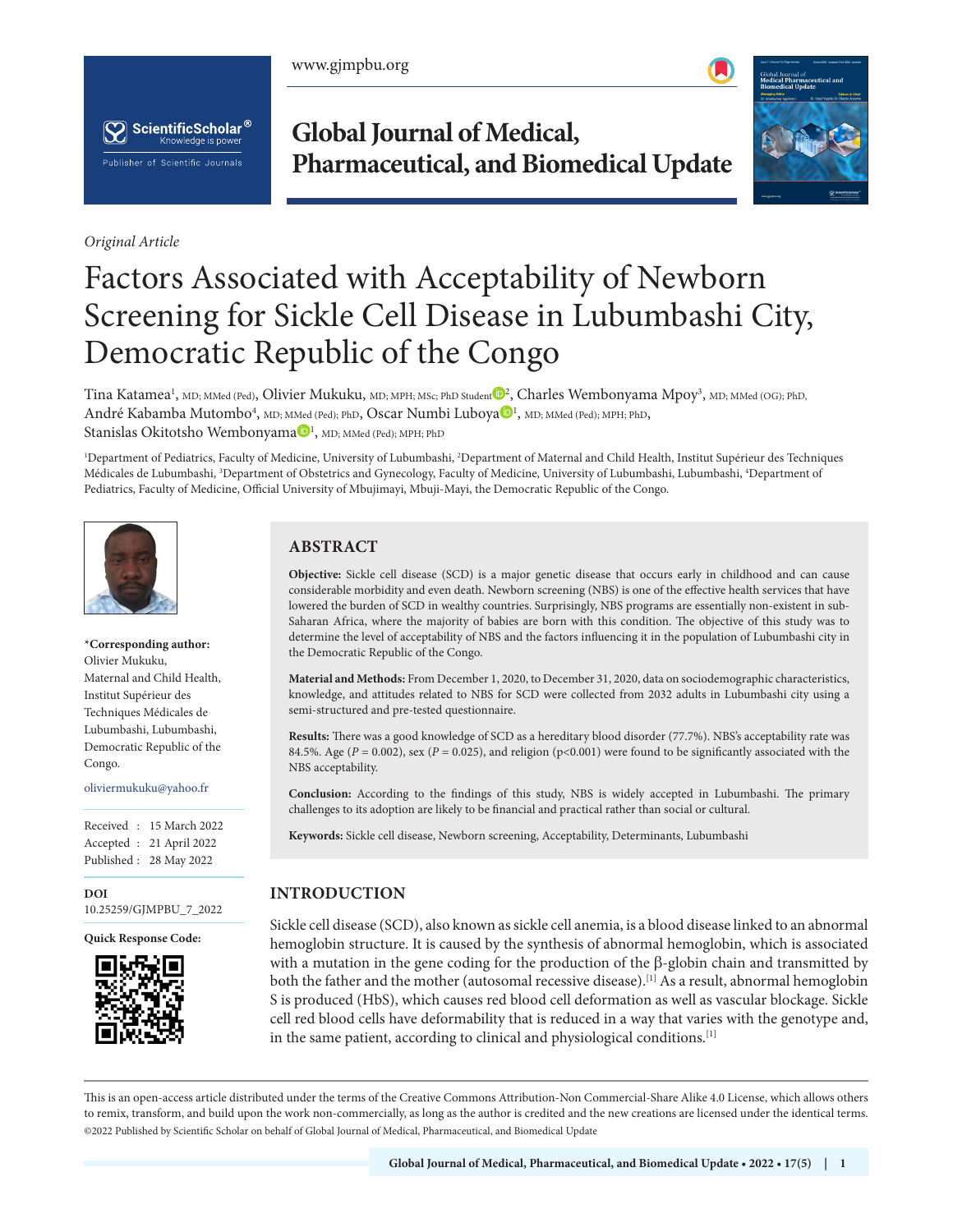The lack of reliable data in most countries makes it difficult to estimate the number of people affected worldwide. There are no national disease registries, including in developed countries that have had newborn screening (NBS) programs in place for several years (USA, England, and France).<sup>[2]</sup> Various estimates have been published $[2-4]$  reporting widely varying S-allele distribution frequencies across regions: Sub-Saharan Africa (about 20 countries with 2–38%), India (six regions with 17–30%), Saudi Arabia (1–29%), and Iraq (0–22%). In the Democratic Republic of the Congo (DRC), the latest studies report a prevalence of up to 40% of the population for sickle cell trait (HbS) and up to 2.3% of the population for homozygous form (HbSS). The DRC annually records approximately 40,000 births of children with SCD.<sup>[5,6]</sup> These births result in early and high mortality. Indeed, 50– 90% of these children die before the age of 5 years. This high mortality rate can be partly explained by the disease's late diagnosis, a lack of appropriate treatment, and families' limited resources.[7,8]

SCD is responsible for significant infant mortality in developing countries, where there are no systematic NBS and comprehensive management programs. NBS has been proven to significantly reduce SCD-related mortality in newborns. However, the achievement of this NBS is associated with the notion of its acceptability to the target population, and this acceptability is dependent on several socio-cultural factors which present from one community to another.<sup>[9,10]</sup>

Causes of SCD differ between and within communities. The traditional therapists seek to link the disease to an organic dysfunction, but most of the population's attitudes come from the ontological meaning of the disease. Is it a natural disease, a witch attack, an evil sent by ancestors, or by a bush genius? The idea of self-awareness drives the search for remedies and social attitudes. In Central Africa (Congo, DRC, Cameroon, Gabon), the population attributes more diseases, especially chronic ones such as SCD, to the aggression of a sorcerer or the malice or curse of ancestral spirits. It also happens that the patient himself is considered an evil spirit. The search for remedies, apart from medical care, will, then, turn to the countersorcerer or the exorcist.<sup>[10,11]</sup>

In developing countries, screening for the disease is not systematic and is usually carried out after a first crisis, which can delay the outcome by several months since the primary priority is to treat severe anemia and the complications of the crisis for which the child has been referred.<sup>[12]</sup> In sub-Saharan Africa, a few pilot projects for routine NBS have been carried out in recent years in Ghana, Uganda, Benin, and the DRC, with external funding, but none, to the best of our knowledge, has succeeded in establishing a national routine NBS program.[6,13-16] Unfortunately, these pilot projects have faced problems such as the NBS acceptability, both among some parents, caregivers, and even the authorities of countries for whom this screening would be an additional burden.[17,18] It is in this context that it is considered that before any implementation of a public health program or project, the bottom-up approach is recommended as it promotes participation and community ownership.<sup>[19]</sup> With this in mind, and with a view to the future establishment of a systematic national NBS program in the DRC, we proposed to conduct a survey of the NBS acceptability to the population in our area.

The objective of this study is to determine the acceptability level of NBS and to identify factors influencing it in the population in Lubumbashi city, DRC.

#### **MATERIAL AND METHODS**

The present study was conducted in Lubumbashi city. Lubumbashi is the capital of the Haut-Katanga Province, located in the Southeast of the DRC. We conducted an analytical cross-sectional study based on a community survey of adults. The survey took place over a period from December 1, 2020, to December 31, 2020. All participants gave their consent to the data collection. A total of 2450 questionnaires were distributed due to 350 per municipality (Lubumbashi city comprises seven municipalities). Of the 2450 adults invited to complete the questionnaire, 2032 agreed to complete the questionnaire and were included in this study. This represented an effective response rate of 82.9%.

The data collection tool of this study is a semi-structured questionnaire used in the previous studies<sup>[20,21]</sup> that established the validity of the questionnaire content. This questionnaire was developed to obtain information from respondents on sociodemographic factors, NBS knowledge, attitudes about SCD screening policies, and attitudes on voluntary termination of affected pregnancy if the participant is expected to give birth to a child affected by SCD. Answer options for closed questions were "Yes," "No," or "Don't know."

Three teams, each consisting of six investigators and one physician, were formed to collect data based on a multiplechoice questionnaire in French and Swahili (local language). The survey sheet was either completed by the investigator if the person could not read or write, or completed by the respondent after clarification by the principal investigator. A pilot survey with ten randomly selected subjects was done to see if questionnaire items were simple to grasp. Pilot interviews guaranteed that no unclear questions were given and assessed how long it would take to finish an interview. The interviews lasted about 25 min each. The data from the pilot interviews were not included in the study's final results. The team had 3 days of training before and after the pretest. The study concentrated on maintenance practices, the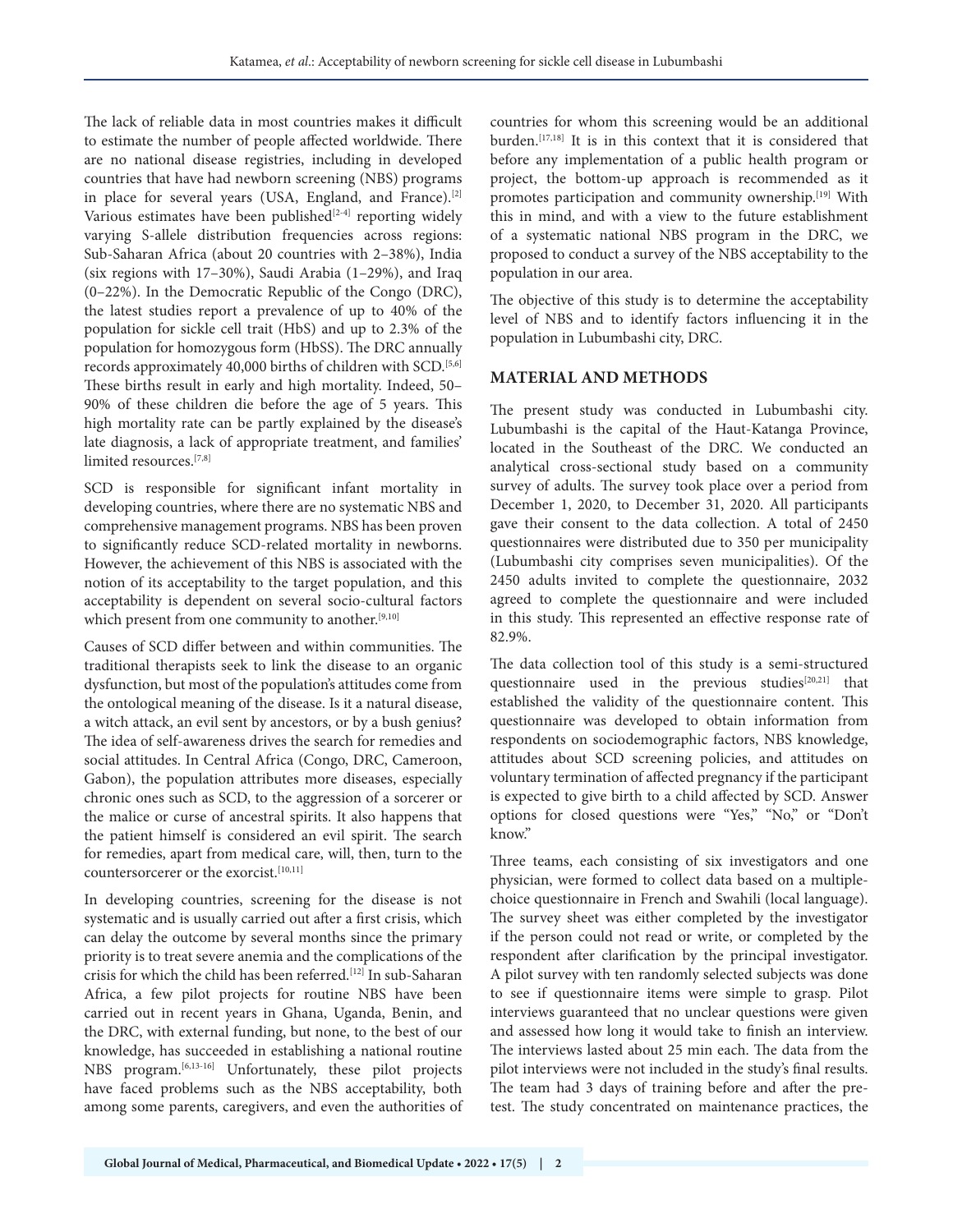study's objective, and ethical considerations. Throughout the data collecting period, the lead investigator and supervisors observed the site daily and verified each questionnaire daily to ensure completeness and uniformity.

The collected data were entered into Microsoft Excel 2019 and were checked for inconsistencies and errors. The analyses were performed using STATA software (version 15). Frequencies and means were determined for the sociodemographic characteristics of the participants. The distribution of each item of knowledge (e.g., causality, *in utero* diagnosis, postnatal, and any other time diagnostic) and attitudes about SCD screening (including pre-marriage, pregnancy, postnatal, and reasons for each decision) were presented in frequency figures and then cross-referenced to sociodemographic variables in a bivariate analysis followed by multivariate analysis. Pearson's Chi-square test and the adjusted odds ratio (AOR) and 95% confidence interval were calculated to determine the association. p<0.05 was considered statistically significant.

This study was accepted by the University of Lubumbashi's Medical Ethics Committee (Approval No: UNILU/ CEM/030/2021). The municipal authorities of each municipality surveyed gave the community's approval. All individuals provided formal permission to participate. An initial explanation of the study's goal and approach was given to all respondents before conducting the interviews. Participants were reassured that the information they supplied would be kept confidential, that their participation was fully optional, and that they may opt-out or stop participating at any time. Respondents were requested to sign an informed consent declaration.

#### **RESULTS**

Out of a total of 2450 respondents, 2032 had agreed to voluntarily respond to our questionnaire, a response rate of 82.9%.

As described in [Table 1], the mean age of respondents was 31.0 ± 9.0 years and 45.23% (919/2032) were between 21 and 30 years of age; 53.89% were female and 46.11% were male. Regarding marital status, 1103 (54.28%) of respondents reported being single, 805 (39.62%) were married, and 124 (6.10%) were separated/divorced. In terms of occupation, 806 (39.67%) reported doing business, 499 (24.56%) were employed, 426 (20.96%) had no occupation (unemployed), and 301 (14.81%) did other activities than business. As for religion, 856 (42.13%) were Pentecostal/Protestant, 816 (40.16%) were Catholic, 137 (6.74%) were Muslim, and 223 (10.97%) were reported belonging to other religious groups. Almost 40% of the respondents had a higher/ university level, 43.75% had a secondary level, 13.24% had a primary level, and 3.54% were illiterate.

| Table 1: Participants' sociodemographic characteristics. |                   |            |  |  |  |  |
|----------------------------------------------------------|-------------------|------------|--|--|--|--|
| Variable                                                 | Number $(n=2032)$ | Percentage |  |  |  |  |
| Age (years)                                              |                   |            |  |  |  |  |
| <2.1                                                     | 199               | 9.79       |  |  |  |  |
| $21 - 30$                                                | 919               | 45.23      |  |  |  |  |
| $31 - 40$                                                | 694               | 34.15      |  |  |  |  |
| >41                                                      | 220               | 10.83      |  |  |  |  |
| Mean+standard deviation                                  | $31.0 \pm 9.0$    |            |  |  |  |  |
| Sex                                                      |                   |            |  |  |  |  |
| Female                                                   | 1095              | 53.89      |  |  |  |  |
| Male                                                     | 937               | 46.11      |  |  |  |  |
| Marital status                                           |                   |            |  |  |  |  |
| Single                                                   | 1103              | 54.28      |  |  |  |  |
| Married                                                  | 805               | 39.62      |  |  |  |  |
| Separate/divorced                                        | 124               | 6.10       |  |  |  |  |
| <b>Educational</b> level                                 |                   |            |  |  |  |  |
| Illiterate                                               | 72                | 3.54       |  |  |  |  |
| Primary                                                  | 269               | 13.24      |  |  |  |  |
| Secondary                                                | 889               | 43.75      |  |  |  |  |
| Higher/university                                        | 802               | 39.47      |  |  |  |  |
| Occupation                                               |                   |            |  |  |  |  |
| <b>Business</b>                                          | 806               | 39.67      |  |  |  |  |
| Employed                                                 | 499               | 24.56      |  |  |  |  |
| Unemployed                                               | 426               | 20.96      |  |  |  |  |
| Others                                                   | 301               | 14.81      |  |  |  |  |
| Religion                                                 |                   |            |  |  |  |  |
| Pentecostal/Protestant                                   | 856               | 42.13      |  |  |  |  |
| Catholic                                                 | 816               | 40.16      |  |  |  |  |
| Muslim                                                   | 137               | 6.74       |  |  |  |  |
| Other religious groups                                   | 223               | 10.97      |  |  |  |  |

Knowledge of SCD as a hereditary blood disorder was good (77.71%), 1545 (76.03%) knew that SCD is inherited from both parents, and 1516 (74.61%) knew that it was not contagious [Figure 1]. Regarding beliefs about SCD, 1055 (51.92%) said that it is God's will, 389 (19.14%) said that it is God's punishment, and 320 (15.75%) thought that it is the work of the devil or evil spirits.

Three hundred and seventy-seven respondents (18.55%) were aware of their sickle cell status and 20 (5.31%) indicated that they were homozygous sickle cell patients (Hb SS) and 54 (14.32%) had a sickle cell trait (Hb AS).

As shown in [Figure 2], 1584 (77.95%) respondents reported that SCD can be diagnosed at any time in a person's life, 1043 (51.33%) knew that it can be diagnosed at birth (neonatal diagnosis), and 914 (44.98%) said that it can be diagnosed before birth (prenatal diagnosis).

In terms of respondents' attitudes toward SCD screening, the most acceptable form of SCD screening was premarital (88.98%), while the least acceptable was neonatal (84.50%). SCD screening of family members and all pregnant women was also acceptable for 87.60% and 86.17%, respectively [Figure 3].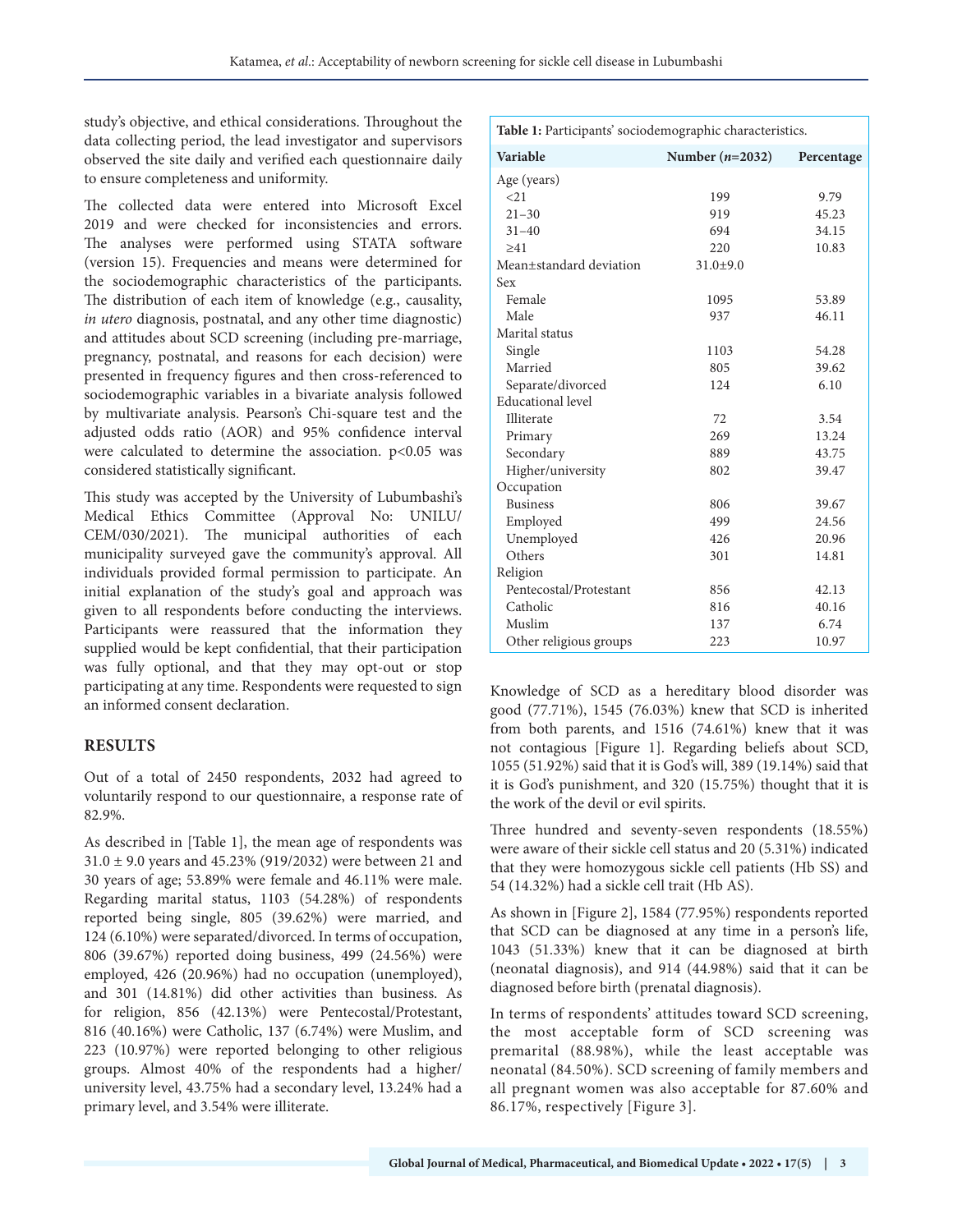

**Figure 1:** Knowledge of sickle cell disease among 2032 survey respondents.



**Figure 2:** Knowledge of SCD screening period among 2032 survey respondents.

We examined responses from respondents regarding the termination of a pregnancy with a fetus with SCD. Almost nine in 10 respondents (1780/2032; 87.60%) were against terminating the pregnancy and 12.40% (252/2,032) were in favor of terminating the pregnancy. The most advanced reasons for opposing the termination of the pregnancy were religious (65.71%) followed by ethical considerations (34.29%). On the other hand, for reasons given by respondents who were in favor of terminating the pregnancy, we noted that social considerations came first (49.56%) followed by economic considerations (32.46%).

[Table 2] shows relationships between the NBS acceptability and sociodemographic characteristics of the respondents. We found that age, sex, and religion were significantly associated with the NBS acceptability (*P* < 0.05). However, no significant relationship was noted between the NBS acceptability and the following variables: Marital status, educational level, and occupation.

Proportions of NBS acceptability were 75.38%, 85.96%, 84.87%, and 85.45%, respectively, among respondents <21 years, 21–30 years, 31–40 years, and ≥41 years of age. The comparison between these rates was statistically significant  $(\chi^2 = 14.37; P = 0.002)$ . Respondents ≥21 years of age were more likely to accept the NBS than those <21 years of age [Table 3].

Proportions of NBS acceptability were statistically higher in female respondents (86.21%) than in male respondents (82.50%) ( $\chi^2$  = 5.03; *P* = 0.025). We found that women accepted the NBS more than men  $(aOR = 1.31 \mid 1.00-1.72]$ ;  $P = 0.048$ .

Proportions of NBS acceptability were 88.60%, 87.00%, 56.20%, and 84.46%, respectively, among Catholics, Protestants/Pentecostals, Muslims, and other religious groups. Pearson test shows a statistically significant difference between these rates ( $\chi^2$  = 95.29; *P* < 0.001). Compared to Protestants/Pentecostals, Catholics were more likely to accept the NBS (aOR = 1.50 [1.11–2.02]; *P* = 0.009); Muslims, on the other hand, were less accepting the NBS (aOR=0.24  $[0.16-0.36]$ ;  $P < 0.001$ ).

#### **DISCUSSION**

The acceptability of the SCD NBS is a relatively unstudied area. To the best of our knowledge, this study is the first in Lubumbashi, and one of the few in the DRC and sub-Saharan Africa assessing the population's knowledge and attitudes toward the NBS. The main public health message of this study is the good acceptability of NBS (84.50%) in our population. Such a prevalence is indicative of support for a systematic NBS program. This acceptability rate is relatively close to 86% noted by Oluwole et al.<sup>[22]</sup> and 86.1% found by Nnodu *et al.*[21] in Nigeria. Higher rates have been reported: 99% by Tubman *et al.*[23] in Liberia and 99.7% by Odunvbun *et al.*[24] in Nigeria. Contrary to our results, a recent study conducted in Koula-Moutou (Gabon) found a low acceptability rate of 30%.[25]

The present study shows that there are several misconceptions about SCD among the respondents, although the level of knowledge was good. Supernatural explanations of the cause of SCD are common in many settings in Africa.[26] Given that the NBS is based on public trust and opinion, these misbeliefs must be adequately addressed not only at all levels of health care but also through functional cross-sectoral collaboration, particularly with the media.<sup>[21]</sup>

Only 18.5% of respondents knew their sickle cell status. Although higher than those reported in Nigeria  $(3.5\%)$ , [21] our results show a lack of SCD screening in the Congolese population. Increased awareness and knowledge of SCD status have been identified as important to strengthen public health efforts to control SCD, particularly in high prevalence settings.[27]

One of the main objectives of this study was to determine the factors to be considered in encouraging participation in NBS programs, which would maximize the cost-effectiveness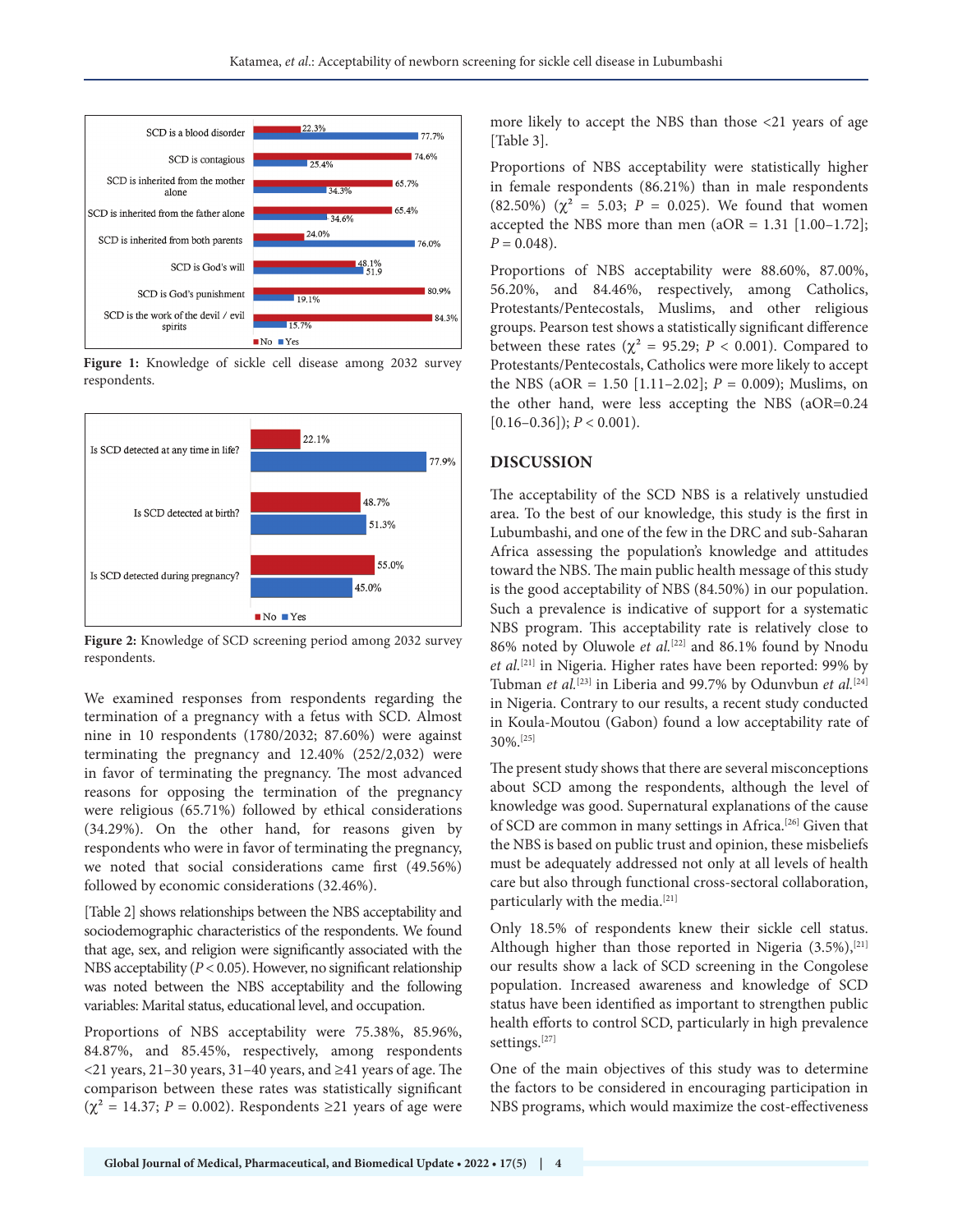| Table 2: Relationship between NBS acceptability and sociodemographic characteristics of 2032 survey respondents. |                   |                                            |          |         |  |  |  |  |
|------------------------------------------------------------------------------------------------------------------|-------------------|--------------------------------------------|----------|---------|--|--|--|--|
| Variable                                                                                                         | <b>Total=2032</b> | Respondents accepting the NBS=1717 $n$ (%) | $\chi^2$ | P-value |  |  |  |  |
| Age (years)                                                                                                      |                   |                                            | 14.37    | 0.002   |  |  |  |  |
| $21$                                                                                                             | 199               | 150 (75.38)                                |          |         |  |  |  |  |
| $21 - 30$                                                                                                        | 919               | 790 (85.96)                                |          |         |  |  |  |  |
| $31 - 40$                                                                                                        | 694               | 589 (84.87)                                |          |         |  |  |  |  |
| $\geq 41$                                                                                                        | 220               | 188 (85.45)                                |          |         |  |  |  |  |
| Sex                                                                                                              |                   |                                            | 5.03     | 0.025   |  |  |  |  |
| Male                                                                                                             | 937               | 773 (82.50)                                |          |         |  |  |  |  |
| Female                                                                                                           | 1095              | 944 (86.21)                                |          |         |  |  |  |  |
| Marital status                                                                                                   |                   |                                            | 2.58     | 0.275   |  |  |  |  |
| Single                                                                                                           | 1103              | 921 (83.50)                                |          |         |  |  |  |  |
| Married                                                                                                          | 805               | 693 (86.09)                                |          |         |  |  |  |  |
| Separate/divorced                                                                                                | 124               | 103 (83.06)                                |          |         |  |  |  |  |
| <b>Educational level</b>                                                                                         |                   |                                            | 2.14     | 0.343   |  |  |  |  |
| Illiterate/primary                                                                                               | 341               | 284 (83.28)                                |          |         |  |  |  |  |
| Secondary                                                                                                        | 889               | 763 (85.83)                                |          |         |  |  |  |  |
| Higher/university                                                                                                | 802               | 670 (83.54)                                |          |         |  |  |  |  |
| Religion                                                                                                         |                   |                                            | 95.29    | < 0.001 |  |  |  |  |
| Pentecostal/Protestant                                                                                           | 856               | 723 (84.46)                                |          |         |  |  |  |  |
| Catholic                                                                                                         | 816               | 723 (88.60)                                |          |         |  |  |  |  |
| Muslim                                                                                                           | 137               | 77(56.20)                                  |          |         |  |  |  |  |
| Other religious groups                                                                                           | 223               | 194 (87.00)                                |          |         |  |  |  |  |
| Occupation                                                                                                       |                   |                                            | 6.88     | 0.075   |  |  |  |  |
| Unemployed                                                                                                       | 426               | 356 (83.57)                                |          |         |  |  |  |  |
| <b>Business</b>                                                                                                  | 806               | 665 (82.51)                                |          |         |  |  |  |  |
| Employed                                                                                                         | 499               | 437 (87.58)                                |          |         |  |  |  |  |
| Other activities                                                                                                 | 301               | 259 (86.04)                                |          |         |  |  |  |  |

| Table 3: Factors associated with the NBS acceptability among 2032 survey respondents. |                     |                          |                          |                          |                          |                          |         |  |
|---------------------------------------------------------------------------------------|---------------------|--------------------------|--------------------------|--------------------------|--------------------------|--------------------------|---------|--|
| Variable                                                                              | Adjusted odds ratio | Standard error           | t-value                  | P-value                  | 95% confidence interval  |                          | Sig.    |  |
| Age (years)                                                                           |                     |                          |                          |                          |                          |                          |         |  |
| <21                                                                                   | 1.00                | $\overline{\phantom{a}}$ | $\overline{\phantom{a}}$ | $\overline{\phantom{a}}$ |                          |                          |         |  |
| $21 - 30$                                                                             | 1.95                | 0.38                     | 3.36                     | 0.001                    | (1.32)                   | 2.87)                    | $***$   |  |
| $31 - 40$                                                                             | 1.84                | 0.39                     | 2.86                     | 0.004                    | (1.21)                   | (2.79)                   | $***$   |  |
| $\geq 41$                                                                             | 1.74                | 0.49                     | 1.97                     | 0.049                    | (1.00)                   | 3.02)                    | $**$    |  |
| Sex                                                                                   |                     |                          |                          |                          |                          |                          |         |  |
| Male                                                                                  | 1.00                | $\overline{\phantom{a}}$ | $\overline{\phantom{a}}$ | $\overline{\phantom{a}}$ | $\overline{a}$           | $\sim$                   |         |  |
| Female                                                                                | 1.31                | 0.18                     | 1.98                     | 0.048                    | (1.00)                   | 1.72)                    | $**$    |  |
| Marital status                                                                        |                     |                          |                          |                          |                          |                          |         |  |
| Single                                                                                | 1.00                | $\overline{\phantom{a}}$ | $\overline{\phantom{a}}$ | $\overline{\phantom{a}}$ | $\overline{\phantom{a}}$ | $\overline{\phantom{a}}$ |         |  |
| Married                                                                               | 1.34                | 0.21                     | 1.92                     | 0.055                    | (0.99)                   | 1.81)                    | $\star$ |  |
| Separate/Divorced                                                                     | 1.15                | 0.32                     | 0.49                     | 0.625                    | (0.67)                   | 1.97)                    | $\ast$  |  |
| <b>Educational</b> level                                                              |                     |                          |                          |                          |                          |                          |         |  |
| Illiterate/primary                                                                    | 1.00                | $\overline{\phantom{a}}$ | $\overline{\phantom{a}}$ | $\sim$                   |                          | $\sim$                   |         |  |
| Secondary                                                                             | 1.03                | 0.19                     | 0.15                     | 0.881                    | (0.71)                   | 1.49)                    | $\star$ |  |
| Higher/university                                                                     | 0.87                | 0.16                     | $-0.78$                  | 0.435                    | (0.60)                   | 1.25)                    | $\ast$  |  |
| Religion                                                                              |                     |                          |                          |                          |                          |                          |         |  |
| Pentecostal/Protestant                                                                | 1.00                | $\overline{\phantom{a}}$ | $\overline{\phantom{a}}$ |                          | $\sim$                   | $\overline{\phantom{a}}$ |         |  |
| Catholic                                                                              | 1.50                | 0.23                     | 2.61                     | 0.009                    | (1.11)                   | 2.02)                    | $***$   |  |
| Muslim                                                                                | 0.24                | 0.05                     | $-7.01$                  | < 0.001                  | (0.16)                   | (0.36)                   | $***$   |  |
| Other religious groups                                                                | 1.25                | 0.28                     | 0.98                     | 0.326                    | (0.80)                   | 1.95)                    | $\star$ |  |
| Occupation                                                                            |                     |                          |                          |                          |                          |                          |         |  |
| Unemployed                                                                            | 1.00                | $\overline{\phantom{a}}$ | $\overline{\phantom{a}}$ | ÷.                       | $\sim$                   | $\overline{a}$           |         |  |
| <b>Business</b>                                                                       | 1.04                | 0.19                     | 0.24                     | 0.812                    | (0.74)                   | 1.48)                    | $\ast$  |  |
| Employed                                                                              | 1.48                | 0.30                     | 1.91                     | 0.056                    | (0.99)                   | 2.20)                    | $\ast$  |  |
| Other activities                                                                      | 1.50                | 0.35                     | 1.72                     | 0.085                    | (0.95)                   | (2.38)                   | $\star$ |  |
| ***P<0.01; **P<0.05; *P>0.05                                                          |                     |                          |                          |                          |                          |                          |         |  |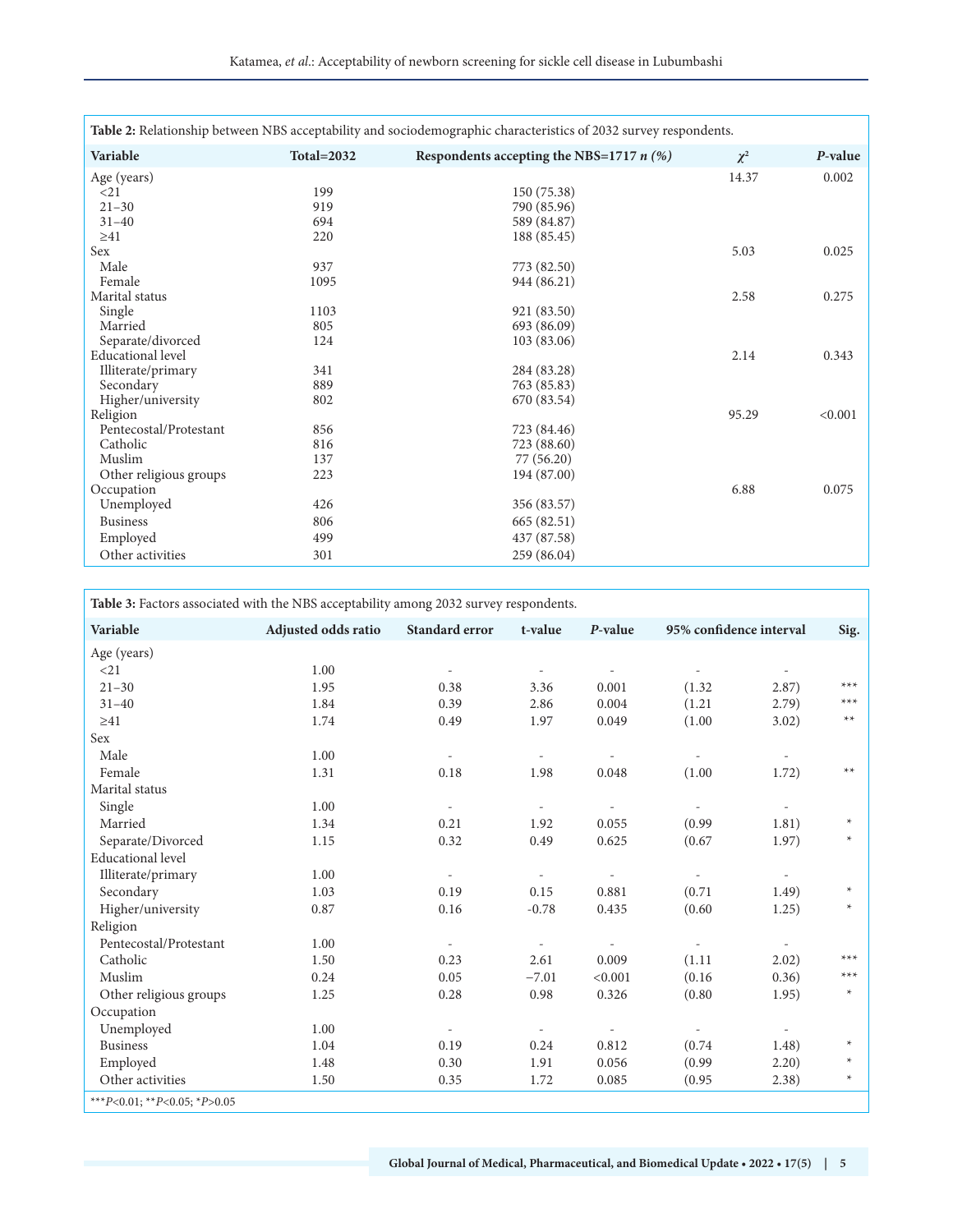

**Figure 3:** Attitudes toward SCD screening among 2032 survey respondents.

of the program once implemented. Our results show that the level of acceptability of the NBS was independently associated with age and gender. Unlike the Nnodu et al.,<sup>[21]</sup> this study notes that younger respondents (<21 years) were less favorable to the NBS.

The present study shows that female respondents were more likely to accept the NBS than male respondents. We believe that the fact that women are the majority caregivers in our African societies means that they become more sensitive to children's health problems than men and readily accept NBS.

As in the Nigerian study,<sup>[21]</sup> the present study shows that religion was one of the variables independently associated with the acceptability of the NBS. Our results show that, compared to Protestants/Pentecostals, Catholics were more likely to accept the NBS; Muslims, however, were less accepting of the NBS. This finding is consistent with that made by Nnodu *et al.*[21] who found that Muslims were less favorable to the NBS. Our results are partly explained by the fact that a large majority of Christian churches require couples intending to be married to be screened for SCD before marriage. There is, therefore, a need to increase mass mobilization and awareness efforts with appeals to religious leaders to show interest in premarital SCD counseling and testing.

In developed countries, NBS, when paired with adequate follow-up and care for SCD children in specialized clinics, reduced the SCD death rate from 16% to <1%.[28,29] It is acknowledged in developing countries that an unknown percentage of children with SCD are likely to die as a result of the condition remaining undetected, untreated, or undertreated.[30] Since the provision of services in the DRC is hampered by major economic and organizational difficulties, the results of this study are an invitation to health authorities to implement a national NBS policy so that children with SCD can benefit from medical care and monitoring throughout their lives.

As for the strengths of the present study, we recall that this is the first study to address the issue of the NBS acceptability in the DRC. Its results are answers to the many questions raised by various systematic NBS projects carried out in the DRC. Its large sample (n=2032) contributed to statically significant associations between NBS acceptability and factors that appear to influence it. These associations are very useful because they provide both the directions of public awareness policies regarding NBS and an understanding of independent factors influencing it. A major limitation of this study is that it would have the possibility of selection bias because our study population is only urban. Thus, the results of that study could be considered applicable only to the urbanized population. Despite this limitation, the results of the current research are an acceptable starting point for initiating a discussion on a national policy for the NBS.

#### **CONCLUSION**

This study has shown that NBS is acceptable to the population in Lubumbashi city. This is encouraging given the establishment of a systematic NBS program to reduce the burden of SCD in the DRC. However, the present study reveals and highlights the need for public education to move away from the misconceptions about SCD and increase acceptance in all sectors of the community. As a result, there is a growing interest in training genetic counselors and incorporating genetic services into primary care, given that genetic diseases are becoming a significant public health problem.

#### **Data availability**

The datasheet used to support the findings of this study is available from the corresponding author on request.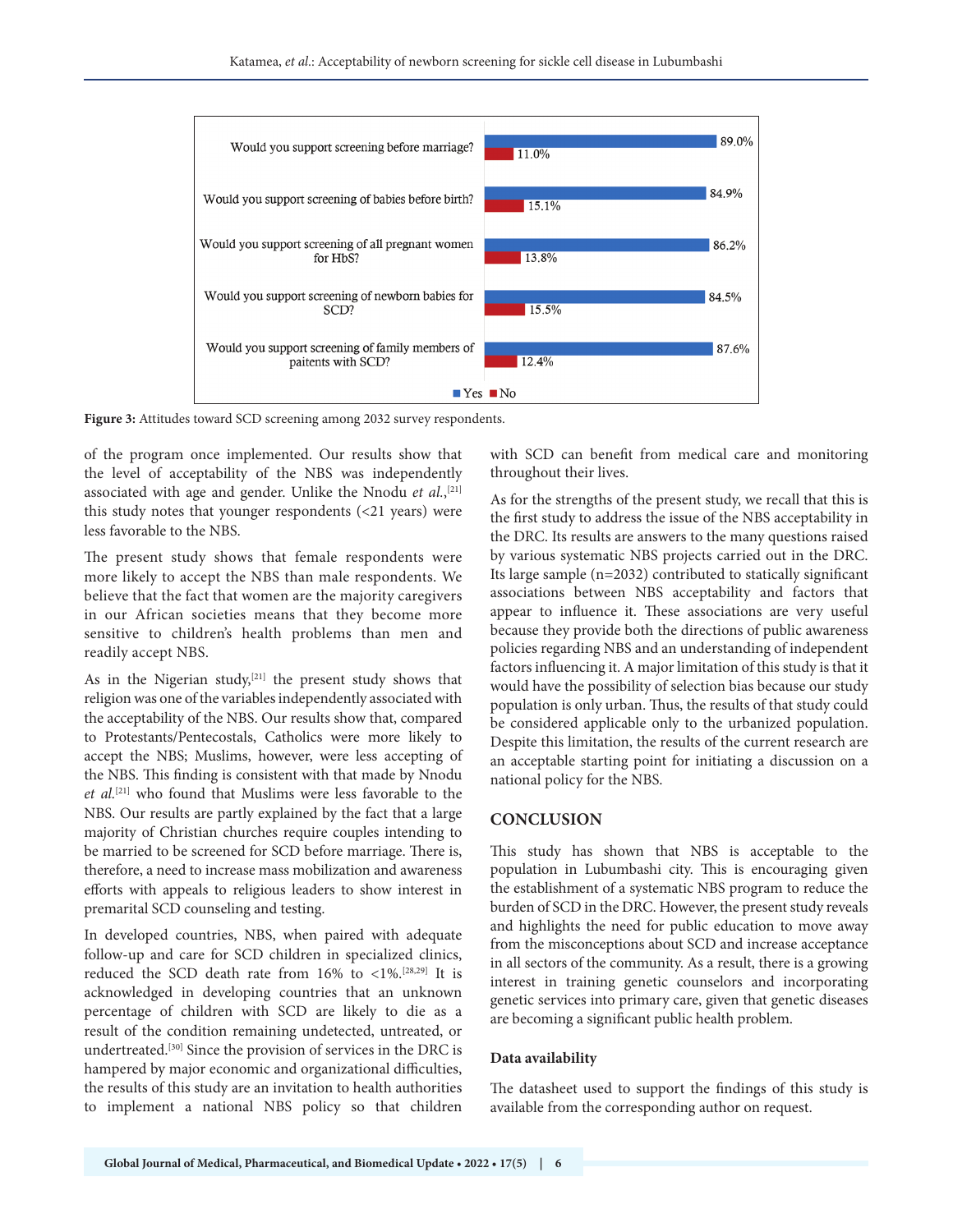#### **Declaration of the patient consent**

Patient's consent not required as patients identity is not disclosed or compromised.

#### **Financial support and sponsorship**

Nil.

#### **Conflicts of interest**

There are no conflicts of interest.

#### **REFERENCES**

- 1. Connes P. Physiopathologie de la drépanocytose. In: de Montalembert, Allali S, Brousse V, Marchetti MT. La Drépanocytose de L'enfant et L'adolescent. Paris: Elsevier Masson; 2020.
- 2. Piel FB, Patil AP, Howes RE, Nyangiri OA, Gething PW, Dewi M, *et al*. Global epidemiology of sickle haemoglobin in neonates: A contemporary geostatistical model-based map and population estimates. Lancet 2013;381:142-51.
- 3. Modell B, Darlison M. Global epidemiology of haemoglobin disorders and derived service indicators. Bull WHO 2008;86:480-7.
- 4. Modell B, Darlison M, Birgens H, Cario H, Faustino P, Giordano PC, *et al*. Epidemiology of haemoglobin disorders in Europe: An overview. Scand J Clin Lab Invest 2007;67:39-69.
- 5. Tshilolo L, Kafando E, Sawadogo M, Cotton F, Vertongen F, Ferster A, *et al*. Neonatal screening and clinical care programs for sickle cell disorders in Sub-Saharan Africa: Lessons from pilot studies. Public Health 2008;122:933-41.
- 6. Tshilolo L, Aissi LM, Lukusa D, Kinsiama C, Wembonyama S, Gulbis B, *et al*. Neonatal screening for sickle cell anaemia in the democratic Republic of the Congo: experience from a pioneer project on 31 204 newborns. Transfus Med 2010;20:62-5.
- 7. Grosse SD, Odame I, Atrash HK, Amendah DD, Piel FB, Williams TN. Sickle cell disease in Africa: A neglected cause of early childhood mortality. Am J Prev Med 2011;41 6 Suppl 4:S398-405.
- 8. Kumar AA, Chunda-Liyoka C, Hennek JW, Mantina H, Lee SY, Patton MR, *et al*. Evaluation of a density-based rapid diagnostic test for sickle cell disease in a clinical setting in Zambia. PLoS One 2014;9:e114540.
- 9. Matthie N, Hamilton J, Wells D, Jenerette C. Perceptions of young adults with sickle cell disease concerning their disease experience. J Adv Nurs 2016;72:1441-51.
- 10. Bediako SM, Neblett EW Jr. Optimism and perceived stress in sickle-cell disease: The role of an afrocultural social ethos. J Black Psychol 2011;37:234-53.
- 11. Olatunya OS, Babatola AO, Ogundare EO, Olofinbiyi BA, Lawal OA, Awoleke JO, *et al*. Perceptions and practice of early diagnosis of sickle cell disease by parents and physicians in a Southwestern state of Nigeria. Sci World J 2020;2020:4801087.
- 12. National Institutes of Health, Consensus Conference. Newborn screening for sickle cell disease and other hemoglobinopathies. J Am Med Assoc 1987;258:1205-9.
- 13. Ohene-Frempong K, Oduro J, Tetteh H, Nkrumah F.

Screening newborns for sickle cell disease in Ghana. Pediatrics  $2008:12:5-7$ 

- 14. Inusa BP, Daniel Y, Lawson JO, Dada J, Matthews CE, Momi SS, *et al*. Sickle cell disease screening in Northern Nigeria: The CoExistence of Β-thalassemia inheritance. Pediatr Ther 2015;5:262.
- 15. Rahimy MC, Gangbo A, Ahouigan G, Alihonou E. Newborn screening for sickle cell disease in Republic of Benin. J Clin Pathol 2009;62:46-8.
- 16. Ndeezi G, Kiyaga C, Hernandez AG, Munube D, Howard TA, Ssewanyana I, *et al*. Burden of sickle cell trait and disease in the Uganda sickle surveillance study (US3): A cross-sectional study. Lancet Glob Health 2016;4:e195-200.
- 17. Shongo MY, Mukuku O. Newborn screening for sickle cell disease in Lubumbashi, DRC. Rev Inf Congolais 2018;2:62-3.
- 18. Katamea T, Mukuku O, Wembonyama SO. Newborn screening for sickle cell disease in Lubumbashi city, Democratic Republic of Congo: A preliminary study on an update of the disease prevalence. Br J Haematol 2021;193 Suppl 1:31.
- 19. Carlton J, Griffiths HJ, Horwood AM, Mazzone PP, Walker R, Simonsz HJ. Acceptability of childhood screening: A systematic narrative review. Public Health 2021;193:126-38.
- 20. Wonkam A, Njamnshi AK, Mbanya D, Ngogang J, Zameyo C, Angwafo FF. Acceptability of prenatal diagnosis by a sample of parents of sickle cell anemia patients in Cameroon (Sub-Saharan Africa). J Genet Couns 2011;20:476-85.
- 21. Nnodu OE, Adegoke SA, Ezenwosu OU, Emodi II, Ugwu NI, Ohiaeri CN, *et al*. A multi-centre survey of acceptability of newborn screening for sickle cell disease in Nigeria. Cureus 2018;10:e2354.
- 22. Oluwole EO, Adeyemo TA, Osanyin GE, Odukoya OO, Kanki PJ, Afolabi BB. Feasibility and acceptability of early infant screening for sickle cell disease in Lagos, Nigeria a pilot study. PLoS One 2020;15:e0242861.
- 23. Tubman VN, Marshall R, Jallah W, Guo D, Ma C, Ohene-Frempong K, *et al*. Newborn screening for sickle cell disease in Liberia: A pilot study. Pediatr Blood Cancer 2016;63:671-6.
- 24. Odunvbun ME, Okolo AA, Rahimy CM. Newborn screening for sickle cell disease in a Nigerian hospital. Public Health 2008;122:1111-6.
- 25. Mombo LE, Makosso LK, Bisseye C, Mbacky K, Setchell JM, Edou A. Acceptability of neonatal sickle cell disease screening among parturient women at the Paul Moukambi Regional Hospital in rural Eastern Gabon, Central Africa. Afr J Reprod Health 2021;25:72-7.
- 26. Marsh VM, Kamuya DM, Molyneux SS. "All her children are born that way": Gendered experiences of stigma in families affected by sickle cell disorder in rural Kenya. Ethn Health 2011;16:343-59.
- 27. Yusuf HR, Lloyd-Puryear MA, Grant AM, Parker CS, Creary MS, Atrash HK. Sickle cell disease: The need for a public health agenda. Am J Prev Med 2011;41:S376-83.
- 28. Komba AN, Makani J, Sadarangani M, Ajala-Agbo T, Berkley JA, Newton CR, *et al*. Malaria as a cause of morbidity and mortality in children with homozygous sickle cell disease on the coast of Kenya. Clin Infect Dis 2009;49:216-22.
- 29. Streetly A, Latinovic R, Hall K, Henthorn J. Implementation of universal newborn bloodspot screening for sickle cell disease and other clinically significant haemoglobinopathies in England: